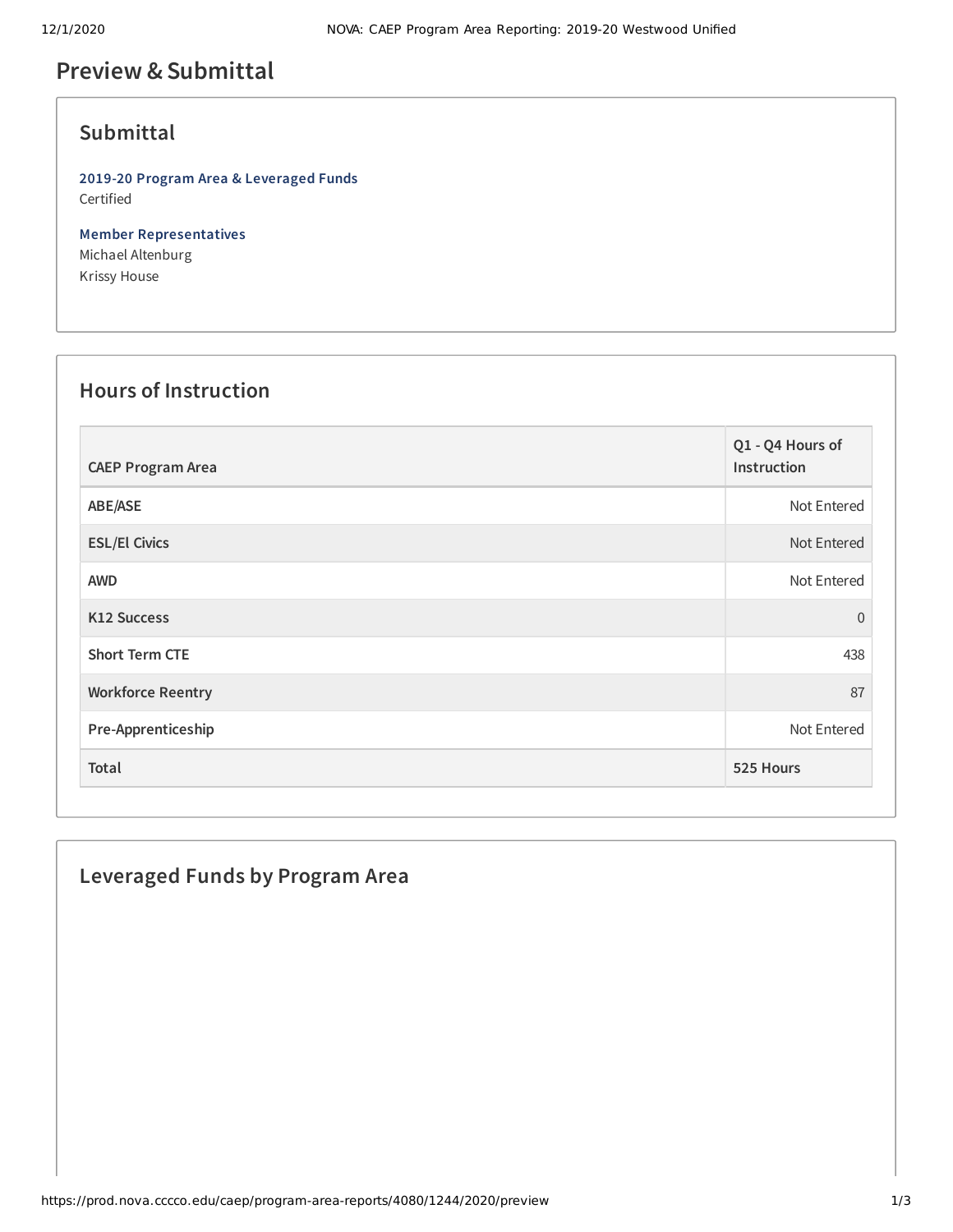12/1/2020 NOVA: CAEP Program Area Reporting: 2019-20 Westwood Unified

| Fund                                         | <b>ABE/ASE</b>        | ESL/El<br><b>Civics</b> | <b>AWD</b>            | K12<br><b>Success</b> | <b>Short</b><br><b>Term CTE</b> | Workforce<br>Reentry | Pre-<br>Apprenticeship | <b>Totals</b> |
|----------------------------------------------|-----------------------|-------------------------|-----------------------|-----------------------|---------------------------------|----------------------|------------------------|---------------|
| California Adult<br><b>Education Program</b> | Not<br>Entered        | Not<br>Entered          | Not<br>Entered        | Not<br>Entered        | \$60,970                        | \$3,171              | Not Entered            | \$64,141      |
| <b>CalWORKs</b>                              | <b>Not</b><br>Entered | <b>Not</b><br>Entered   | <b>Not</b><br>Entered | <b>Not</b><br>Entered | <b>Not</b><br>Entered           | Not Entered          | Not Entered            | \$0           |
| <b>NonCredit</b>                             | <b>Not</b><br>Entered | <b>Not</b><br>Entered   | <b>Not</b><br>Entered | <b>Not</b><br>Entered | <b>Not</b><br>Entered           | Not Entered          | Not Entered            | \$0           |
| <b>Perkins</b>                               | Not<br>Entered        | Not<br>Entered          | Not<br>Entered        | Not<br>Entered        | <b>Not</b><br>Entered           | Not Entered          | Not Entered            | \$0           |
| <b>LCFF</b>                                  | Not<br>Entered        | Not<br>Entered          | Not<br>Entered        | Not<br>Entered        | <b>Not</b><br>Entered           | Not Entered          | Not Entered            | \$0           |
| Fees                                         | Not<br>Entered        | Not<br>Entered          | Not<br>Entered        | Not<br>Entered        | Not<br>Entered                  | Not Entered          | Not Entered            | \$0           |
| K12 Adult Ed Jail<br><b>Funds</b>            | <b>Not</b><br>Entered | <b>Not</b><br>Entered   | <b>Not</b><br>Entered | <b>Not</b><br>Entered | <b>Not</b><br>Entered           | Not Entered          | Not Entered            | \$0           |
| <b>WIOA II</b>                               | Not<br>Entered        | Not<br>Entered          | <b>Not</b><br>Entered | Not<br>Entered        | <b>Not</b><br>Entered           | Not Entered          | Not Entered            | \$0           |
| <b>Contracted Services</b>                   | Not<br>Entered        | Not<br>Entered          | Not<br>Entered        | Not<br>Entered        | <b>Not</b><br>Entered           | Not Entered          | Not Entered            | \$0           |
| <b>Totals</b>                                | \$0                   | \$0                     | \$0                   | \$0                   | \$60,970                        | \$3,171              | \$0                    | \$64,141      |

#### **Certification**

**25 Lassen-Modoc Adult Education Consortium - Primary Contact**

**Terry Bartley** Lassen College Comptroller [tbartley@lassencollege.edu](mailto:tbartley@lassencollege.edu)

**Carol Growdon** [cgrowdon@lassencollege.edu](mailto:cgrowdon@lassencollege.edu)

Approved by Carol Growdon

**12/01/2020 02:56 PM PST**